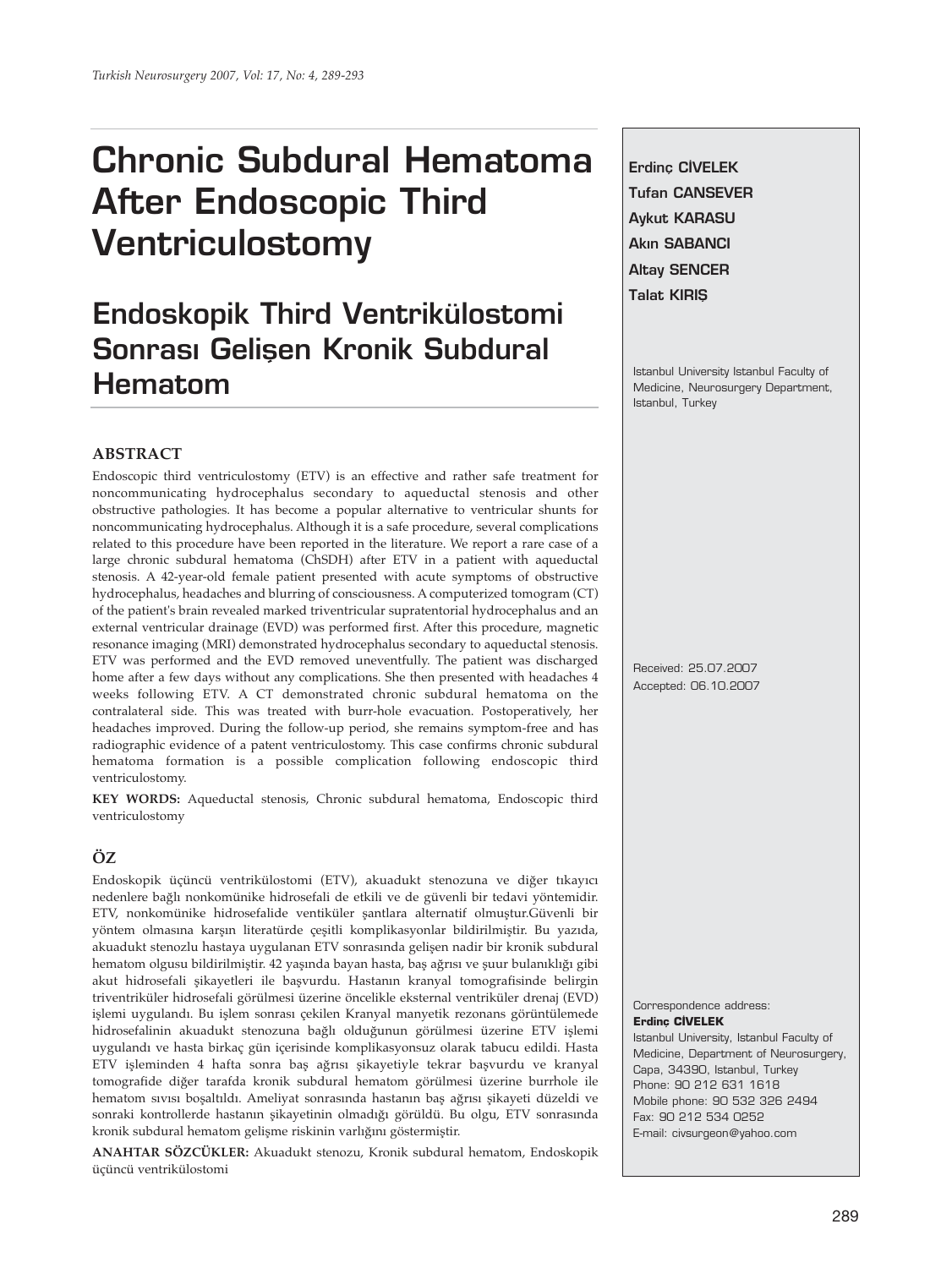### **INTRODUCTION**

Third ventriculostomy performed neuroendoscopically has become a common treatment for noncommunicating hydrocephalus, and has been reported to cause fewer complications than extracranial cerebrospinal fluid shunting (5,6,7,14,17). It has been successfully used in aqueductal stenosis, tectal plate tumors, posterior fossa tumors, and meningomyelocele-associated hydrocephalus (2,21). While complications after ETV are rare in experienced hands, they may be fatal. Possible complications are CSF leak, meningitis, postoperative memory deficit, hemiparesis, midbrain damage, hypothalamic dysfunction, massive subarachnoid bleeding, ventriculitis, and arrhythmia with cardiac arrest (2,3,15,16,19,21). A rare case of acute contralateral massive subdural collection that developed within hours after ETV has been reported (18). Subdural effusion or hematoma is not considered less frequent after neuroendoscopic third ventriculostomy, but only a few cases have been reported (11,13,20). Subdural hematoma formation is a well-known overdrainage phenomenon related to functioning ventricular shunts (4,9,18,22).

We summarize a case in which a 42-year-old woman who presented with severe headaches 4 weeks following an uneventful ETV was found to have chronic subdural hematoma on the contralateral side. This collection was evacuated. In the current article, we discuss our management and review the literature.

#### **CASE REPORT**

A 42-year-old woman presented with severe headaches, an acute agitated state, and confusion. Upon clinical examination, she was founded to have papiledema and to be slightly confused but cooperative with no other focal neurological deficits. A CT of the head showed obstructive hydrocephalus, with a ballooned third ventricle and a rather small fourth ventricle (Figure 1). She immediately underwent external ventricular drainage from the right side. The patient improved immediately after this procedure. The postoperative MRI showed the ventricular catheter in place, with drained but not very small ventricles, and aqueductal stenosis (Figure 2A,B). No subdural collection was present. We decided to remove the EVD and perform an ETV procedure. The drainage



**Figure 1:** CT of the head showed obstructive hydrocephalus, with a ballooned third ventricle and a rather small fourth ventricle.

first closed to enable a preliminary ballooning of the ventricles, in order to facilitate insertion of the endoscope. An uneventful ETV was performed through a left frontal burr hole, and the drainage was removed. The patient recovered uneventfully and left the hospital 5 days after the procedure. A routine postoperative MRI performed 10 days after ETV showed the drained and smaller ventricles with no subdural collection (Figure 3A,B). She presented with headaches 4 weeks after ETV. A CT demonstrated chronic subdural hematoma on the contralateral (right) side causing a marked mass effect (Figure 4). The patient was operated on, and the SDH was drained out through a frontal and parietal burr hole. This procedure resolved the problem, and the patient has remained perfectly well. Follow-up radiological examinations 4 weeks and 2 years later did not show reaccumulation of the fluid (Figure 5A,B).

#### **DISCUSSION**

A third ventriculostomy is an alternative procedure to treat noncommunicating hydrocephalus and avoid shunt-related complications. The recent advances in endoscopy have made third ventriculostomy a reliable alternative (8,10,12).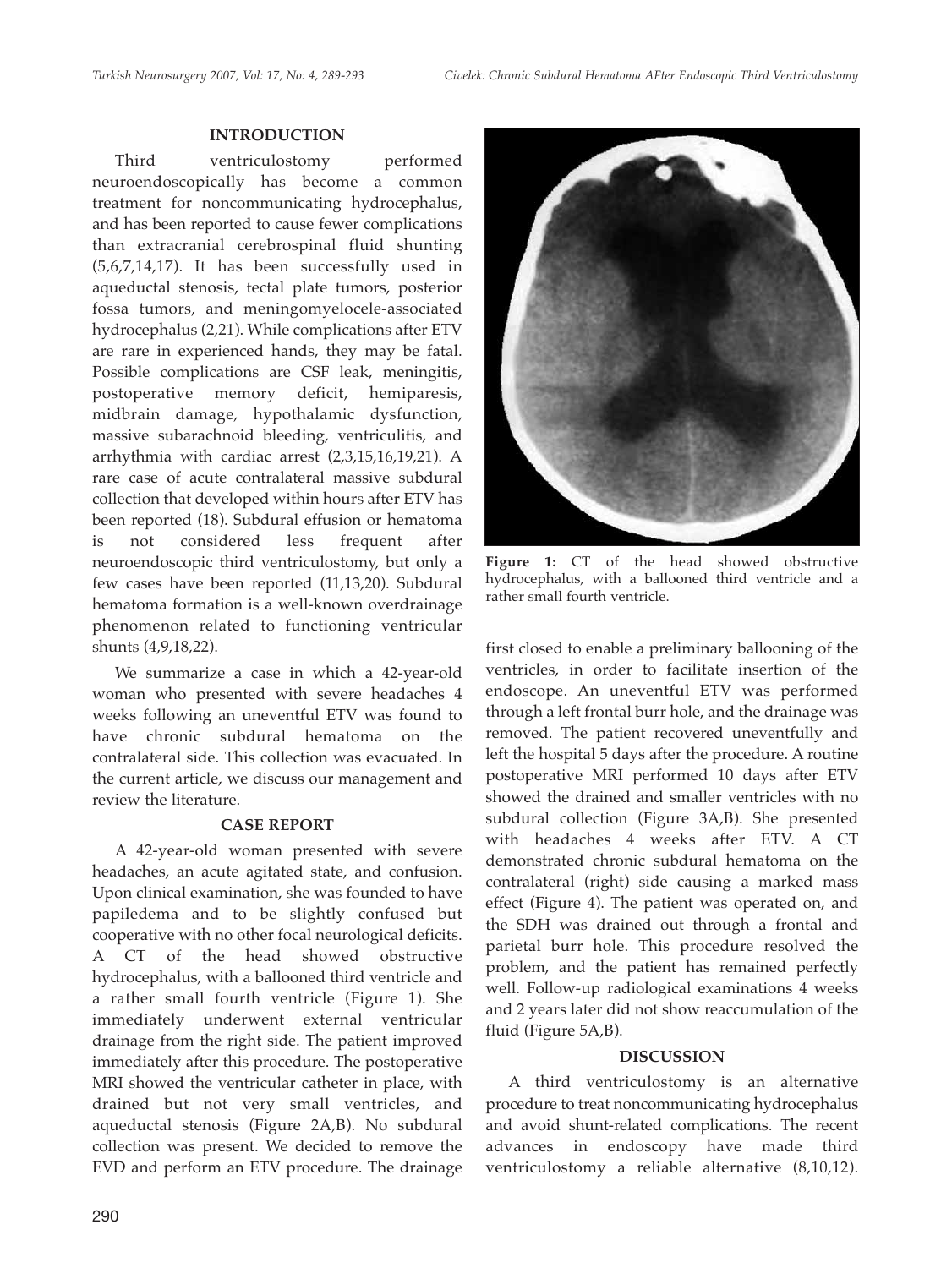

**Figure 3A,B:** Postoperative MRI performed 10 days after ETV showed the drained and smaller ventricles with no subdural collection.

patients less than 2 years of age (11). They recommended the evaluation of CSF circulation for the indication of ETV in young patients in which the major CSF pathway is immature. Although ETV is an

ventricular catheter in place, with drained but not very small ventricles, and aqueductal stenosis.

Symptomatic aqueductal stenosis, which can present at any age, is generally a strong indication for a third ventriculostomy (14,17). Most of the patients with aqueductal stenosis can be managed successfully by ETV without shunting. In the current case, ETV relieved obstructive hydrocephalus successfully. Jones et al. showed the less success with ETV in **3B**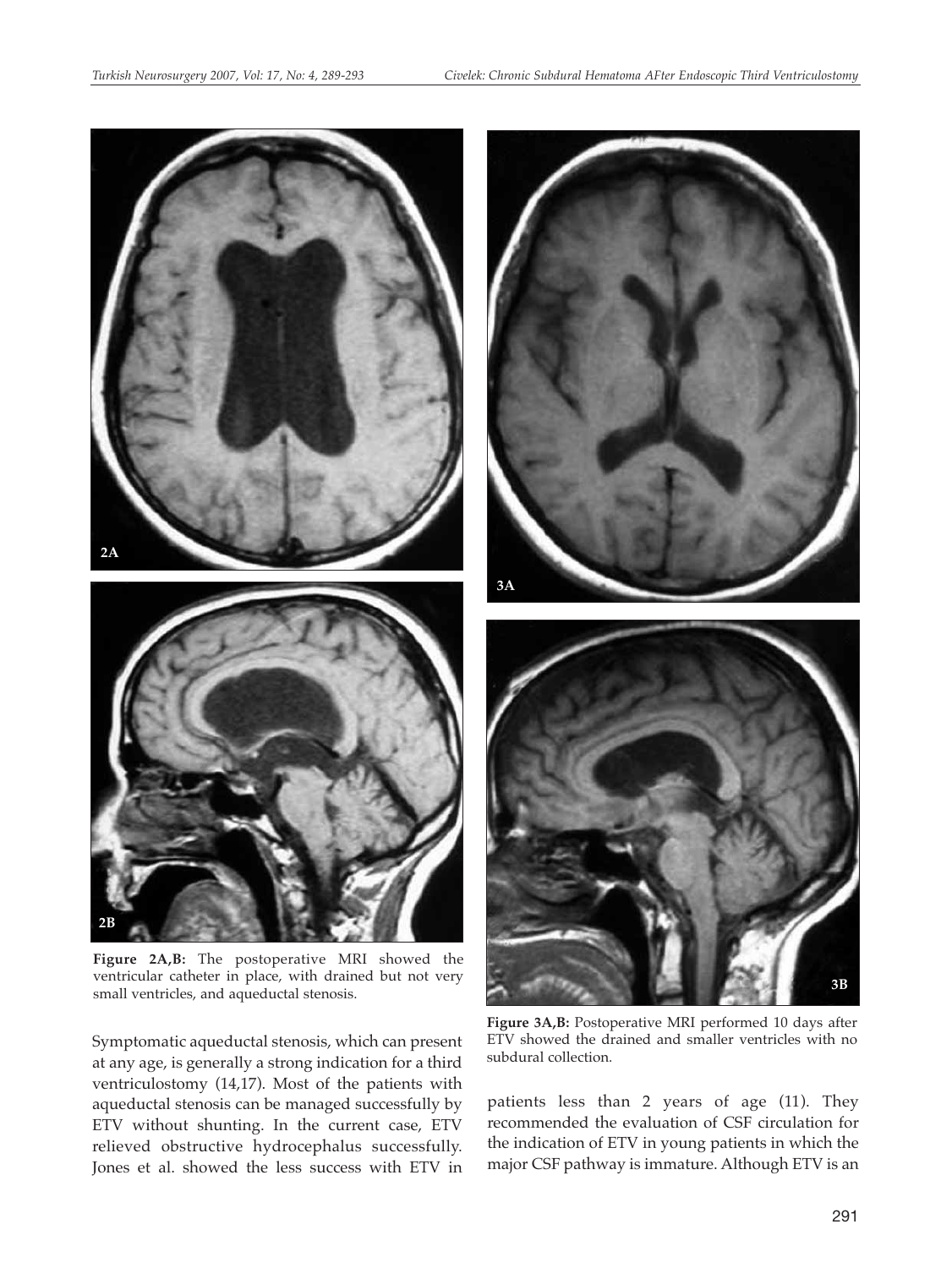

**Figure 4:** A CT demonstrated chronic subdural hematoma of the contralateral (right) side causing a marked mass effect.

effective and safe procedure, it is associated with its own complications such as basilar artery injury, intraventricular hemorrhage, third cranial nerve injury, and injury of hypothalamus and thalamus (1,8). Subdural hematoma is one of the rarely reported complications following ETV (1,12,14). In our case, the collection was contralateral, and therefore not directly connected with the surgical treatment. Although, the patient underwent external ventricular drainage from the right side, there was no subdural collection in early follow-up MRI. We believe other factors may play a role in the slow formation and development of chronic subdural hematoma.

The mechanism of chronic subdural hematoma formation within weeks after ETV, as appeared in our case, is not clear. One possible explanation for this is that abrupt drainage of CSF during ETV may create a large space between the dura and the brain. This space may gradually enable development of a subdural collection. The second hypothesis is that a decrease in ICP may change the regulation of CSF formation in patients suffering from chronic longstanding intracranial pressure. This regulation may be more vulnerable in a patient who has sustained several changes in ICP within a short time (1,12).



**Figure 5A,B:** Follow-up radiological examinations 4 weeks (**5A**) and 2 years later (**5B**) did not show reaccumulation of the fluid.

**5B**

Finally, we believe that our present patient had the rare complication of chronic subdural hematoma formation, which was related to and probably a